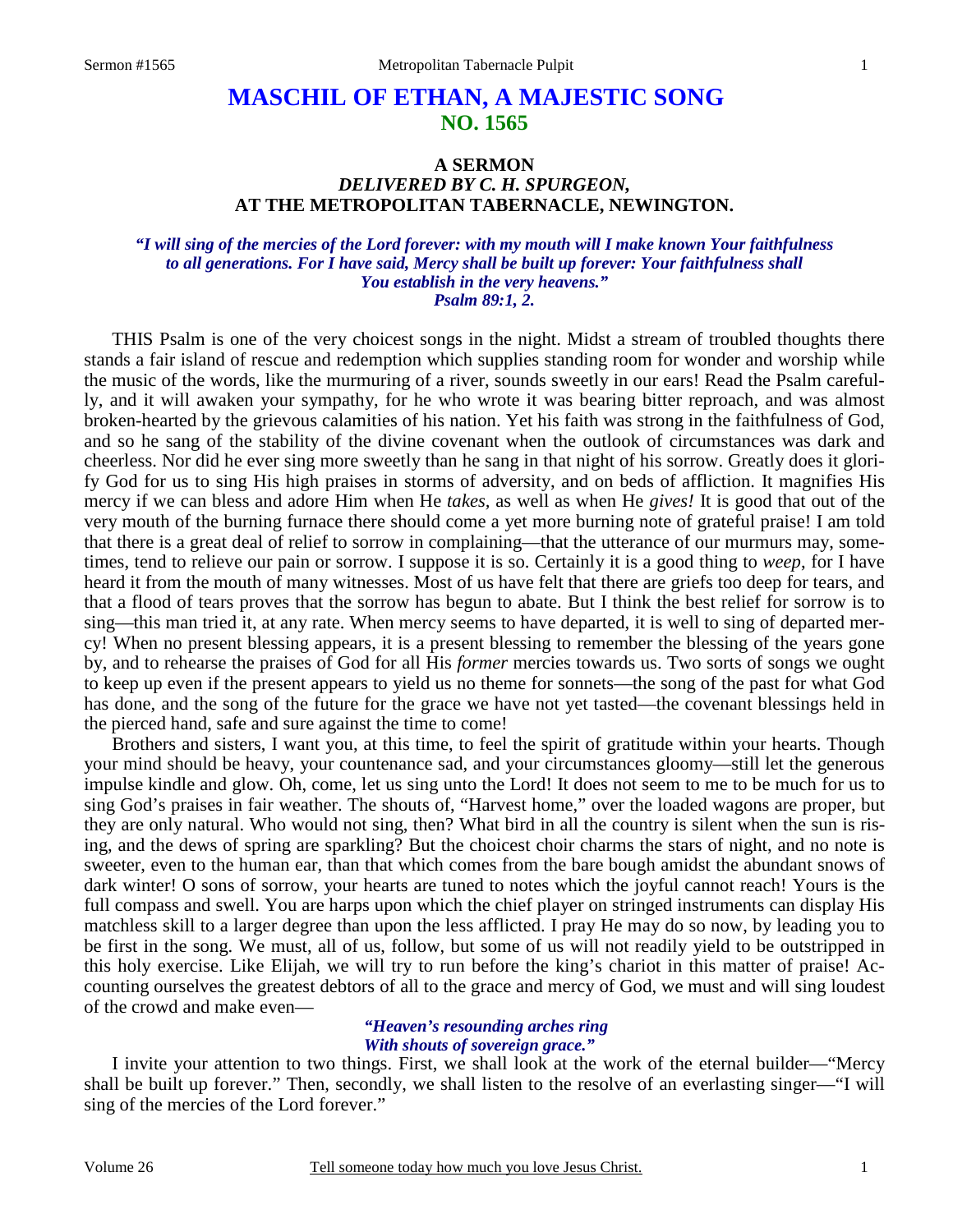I take the second verse first—it is necessary for the handling of our subject. You know, in the book of common prayer, the rubric prescribes concerning a certain form of words that it is, "to be said or sung." We will do both. The first part we will have is the verse which begins, "I have said." And then the second part shall be the verse which begins, "I will sing." It shall be said and sung, too! God grant we may say it in the depth of our heart, and afterwards that our mouth may sing it, and make it known unto all generations! May the Spirit of all grace fill us with His own power!

**I.** First, then, let us contemplate THE ETERNAL BUILDER, AND HIS WONDERFUL WORK. "I have said, Mercy shall be built up forever: Your faithfulness shall You establish in the very heavens."

 I can see a vast mass of ruins. heaps upon heaps they lie around me. A stately edifice has tottered to the ground! Some terrible disaster has occurred. There it lies—cornice, pillar, pinnacle—everything of ornament, and of utility broken, scattered, dislocated. The world is strewn with the debris. Journey where you will, the desolation is before your eyes. Who has done this? Who has cast down this temple? What hand has ruined this magnificent structure? Manhood! Manhood it is which has been destroyed, and Sin was the agent that effected the Fall. It is man broken by his sin—iniquity has done it! O you devastator, what destructions have you worked in the earth! What desolation you have made unto the ends of the world! Everywhere is ruin! Everywhere is ruin! Futile attempts are made to rebuild this temple upon its own heap, and the Babel towers arise out of the rubbish and abide, for a season, but they are soon broken down, and the mountain of decay and corruption becomes even more hopeless of restoration! All that man has done with his greatest effort is but to make a huge display of his total failure to recover his position, to realize his pretentious plans, or to restore his own fleeting memories of better things. They may build, and they may pile up stone upon stone, and cement them together with untempered mortar, but their rude structure shall all crumble to the dust, again, for the first ruin will be perpetuated even to the last! So must it be, for sin destroys all. I am vexed in my spirit, and sorely troubled as I look at these ruins—fit habitations for owls and the dragon, the mole and the bat. Alas for manhood, that it should be thus fallen and destroyed!

 But what else do I see? I behold the great original Builder coming forth from the ivory palaces to undo this mischief. He comes not with implements of *destruction*, so that He may cast down and destroy every vestige, but I see Him advancing with plummet and line, that He may raise, set up, and establish, on the sure foundation, a noble pile that shall not crumble with time, but endure throughout all ages! He comes forth with mercy. So "I said" as I saw the vision," Mercy shall be built up forever." There was no material but mercy with which a temple could be constructed among men. What can meet the guilt of human crimes but mercy? What can redress the misery occasioned by wanton transgression but mercy? Mere kindness could not do it. Power alone—even Omnipotence—could not accomplish it. Wisdom could not even commence until Mercy stood at her right hand. But when I saw Mercy interpose, I understood the meaning. Something was to be done that would change the dreary picture that made my heart groan, for at the advent of Mercy the walls would soon rise until the roof ascended high, and the palace received within its renovated glory the sublime architect who built it! I knew that now there would be songs instead of sighs since God had come and come in mercy! Beloved brothers and sisters, blessed was that day when Mercy, the Benjamin of God, His last-born attribute, appeared! Surely it was the son of our sorrow, but it was the son of His right hand. There had been no need of mercy if it had not been for our sin—thus from direst evil the Lord took occasion to display the greatest good!

 When Mercy came—God's darling, for He says He delights in mercy—then was there hope that the ruins of the Fall would no longer be the perpetual misery of men! I said, "Mercy shall be built up." Now, if you closely scan the passage, you will clearly perceive that the psalmist has the idea of God's mercy being manifest in building because a great breach has to be *repaired,* and the ruins of mankind are to be restored. As for building, it is a very substantial operation. A building is something which is palpable and tangible to our senses. We may have plans and schemes which are only visionary, but when it comes to building, as those know who have to build, there is something *real* being done, something more than surveying the ground, and drawing the model. And oh, what real work God has done for men! What real work in the gift of His dear Son! The product of His infinite purpose now becomes evident. He is working out His great designs after the counsel of His own will! What real work there is in the regeneration of His people! That is no fiction! Mercy is built, and the blessings that you and I have received have not mocked us—they have not been the dream of fanatics nor the fancy of enthusiasts. God has done real work for you and for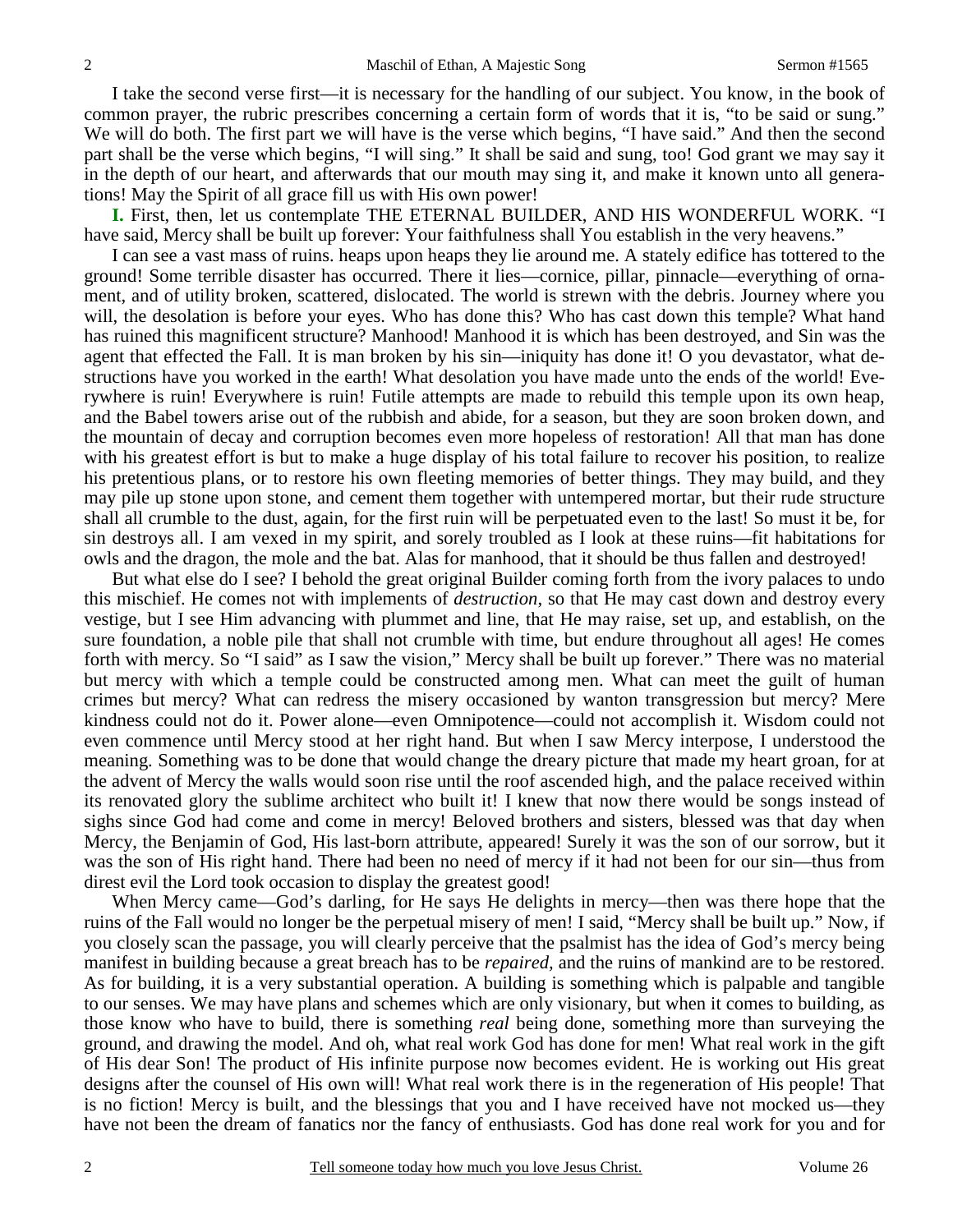me, as we can bear testimony, and as we do bear testimony at this hour. "For I have said, Mercy shall be built." That is no sham, no dream! It is the act and deed of God! Mercy *has* been built. A thing that is built is a fixed thing. It exists—really exists and exists according to a substantial plan. It is presumed to be permanent. True, all earthly structures will mold and decay, and man's buildings will dissolve in the last great fire, but still, a building is more durable than a tent, or a temporary lodge in a garden of cucumbers, and "I have said, Mercy shall be built." It is not a movable berth, but a fixed habitation—I have found it so. And have not you? God's mercy began with some of you—no, I must not talk about when it began—I mean you began to *perceive* it many years ago. Now, when these heads that are now bald or gray had bushy locks, black as a raven's—when you were curly-headed boys and girls that clambered on your father's knee—you remember, even then, the mercy of your God, and it has continued with you! It is a fixed, substantial, real thing. Not the old house at home has been more fixed than the mercy of God! There has been a warm place for you by the fireside from your childhood until now, and a mother's love has not failed. The mercy of God to you has been more substantial than a house has ever been. You can endorse the declaration of David—"I have said, Mercy shall be built."

 A building is an orderly thing as well as a fixed thing. There is a scheme and design about it. Mercy shall be built. God has gone about blessing us with designs that only His own infinite perfections could have completed. We have not seen the design, yet, in the full proportion. We shall be lost in wonder, love, and praise when we see it all carried out, but we already perceive some lines, some distinct traces of a grand design as we caught first one thought of God, and then another, of His mercy toward us. Mercy shall be built. I see that it shall. This is no load of bricks. It is polished stones built one upon another! God's grace and goodness toward us have not come by chance, or as the blind distribution of a God who gave to all alike, and for none with any special purpose. No, but there has been as much a specialty of purpose to me as if I were the only one He loved, though, praised be His name, He has blessed, and is blessing multitudes of others beside me! As I discovered that in all His dealings of mercy there was a plan, I said, "Mercy shall be built" and so it has been. Yes, more! If I had the time I would like to picture to you the digging out of that foundation of mercy in the olden times—the marking out of the lines of mercy in the predestinating purpose. and the ancient covenant of God. Then I would appeal to your experience, and entreat you to observe how progressively, line upon line, the many promises have been verified to you up till now. With what transport you would say, "Yes, the figure may run, if it likes, on all fours! Yes, and may go on as many legs as a centipede, and yet there shall be no spoiling of it, the metaphor is so good! Mercy has been in course of construction, and is now being raised." So the song begins, "Mercy shall be built."

 But now he says, "Mercy shall be built up." Will you try to think, for a minute, upon these words— "built up"? It is not merely a long, low wall of mercy that is formed to make an enclosure or to define a boundary—it is a magnificent pile of mercy whose lofty heights shall draw admiring gazes that is being built up! God puts mercy on top of mercy, and He gives us one favor that we may be ready to receive another! There are some covenant blessings that you and I are not ready to receive yet. They would not be suitable to our present circumstances. "I have many things to say unto you, but you cannot bear them now." Weak eyes that are gradually recovering their use must not have too much light. A man half-starved must not be fed at once upon substantial meat—he must have the nutrient gently administered to him. An excess of rain might inundate the land, and wash up the plants, while gentle showers would refresh the thirsty soil, and invigorate the herbs and the trees. Even so, mercy is bestowed upon us in measure. God does not give us every spiritual blessing at once. There are the blessings of our childhood in grace which we, perhaps, shall not so much enjoy when we come to be strong men. But then the blessings of the strong man, and of the father would crush the child and God abounds toward us in all wisdom and prudence in the distribution of His gifts. And, as I thought of that, I said, "Yes, mercy shall be built up. There shall be one mercy on another."

 Would that I had a vivid imagination and a tongue gifted with eloquence—then I would try to portray the 12 courses of the new Jerusalem, and show how the stones of fair colors are set, one next to the other, so that the colors set each other off, and blend into a wondrous harmony! But I can clearly see that the mercy of the azure shall not come first. There shall be the mercy of the emerald to underlie it, and there shall be an advance made in the preciousness of the stones with which God shall build us up, and we cannot tell what the next is to be—certainly not what the next after that is to be, nor the next after that, and the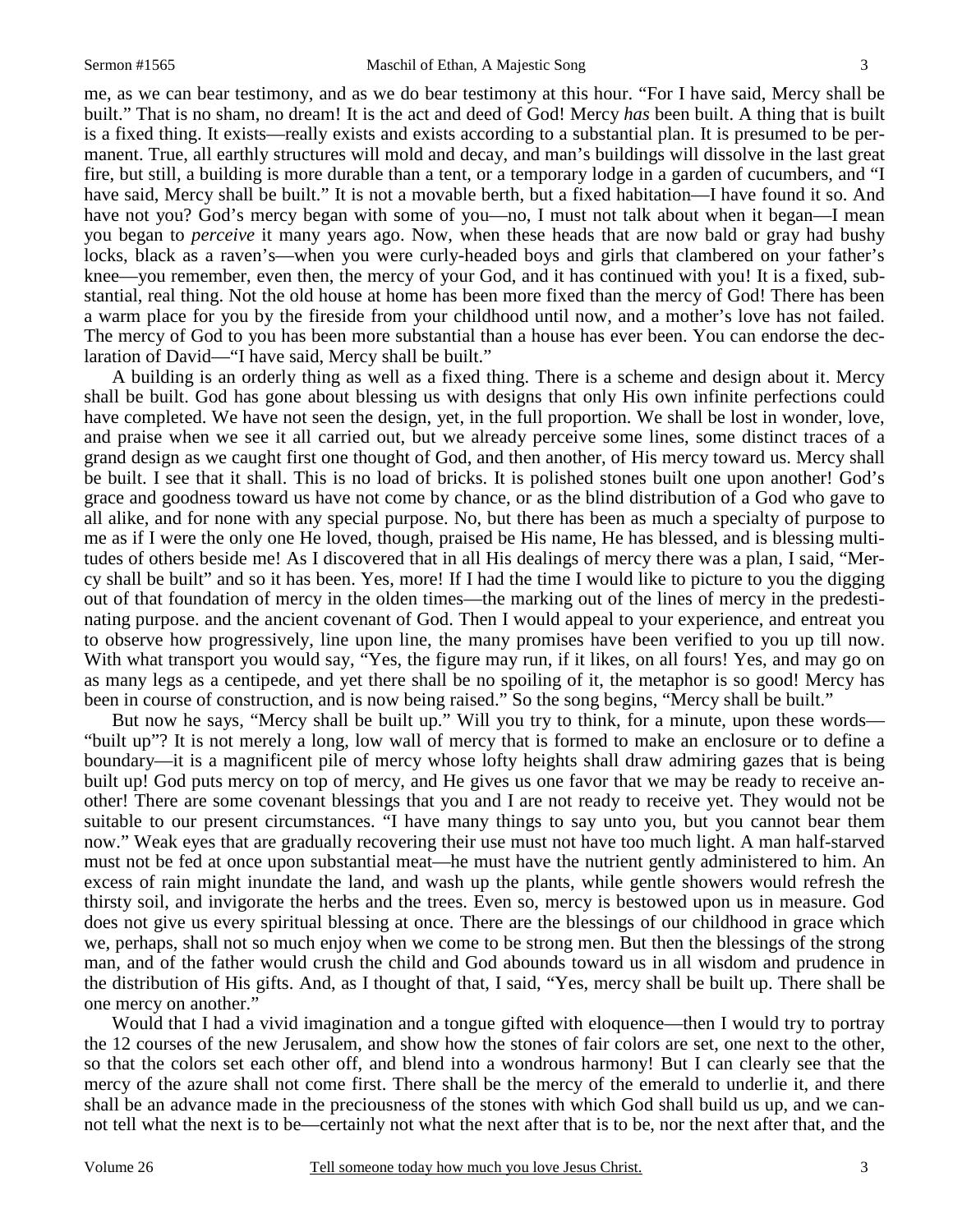one to follow after that! But as I saw half-a-dozen of the courses of God's mercy, I said, "His mercy shall be built up." I can see it rising, tier on tier, and course on course, and it gathers wonders. The longer I gaze, the more I am lost in contemplation. Silent with astonishment, spell-bound with the fascinating vision, I think, I believe, I know that—"Mercy shall be built up." Moreover, my expectations are awakened. I am waiting eagerly for the next scene. The designs of mercy are not exhausted. The deeds of mercy are not all told. The display of mercy must reach higher than has ever yet dawned upon my imagination. Its foundations were laid low. In great mercy He gave me a broken heart. That was pure mercy, for God accepts broken hearts—they are very precious in His sight. But it was a higher mercy when He gave me a new heart which was bound up and united in His fear, and filled with His joy! Oh, brothers and sisters, let us remember how He showed us the evil of sin, and caused us to feel a sense of shame! That was a choice mercy, but it was a clearer mercy when He gave us a sense of pardon. Oh, it was a blessed day when He gave us the little faith that tremblingly touched His garment's hem! It was better when He gave us faith as small as a grain of mustard seed that grew. It has been better, still, when, by faith, we have been able to do many mighty works for Him. We do not know what we shall do when He gives us more faith! Far less can we imagine how our powers shall develop in heaven, where faith will come to its full perfection! It will not die, as some idly pretend. There we shall implicitly believe in God. With the place of His throne as the point of our survey, we shall see nothing but His sovereign will to shape events—so with joyful assurance of hope we shall look onward to the advent of our Lord Jesus Christ, and the glory that is to follow. We shall sit in heaven and sing that the Lord reigns! We shall gaze upon the earth, and behold how it trembles at the coming of the King of kings! And with radiant faces we shall smile at Satan's rage! We do not know what any one of our graces may be built up into, but if you are conscious of any growth in any grace, you have learned enough to appreciate the oracle that speaks in this wise—"I have said, Mercy shall be built up forever."

 Once again would I read this verse with very great emphasis, and ask you to notice how it rebukes the proud and the haughty, and how it encourages the meek and lowly in spirit. "I have said, Mercy shall be built up forever." In the edification of the saints there is nothing but mercy! Some people seem to fancy that when we get to a certain point in grace we do not need to plead for mercy. My dear friends, if any of you get into that humor that you say, "I need not make any confession of sin. I need not ask pardon of sin," you are trifling with the very truths of God of which you think you are the most strong in! I do not care what doctrine it is that brings you there, you are in a dangerous state if you stop there. Get away from there quickly! Your right position is at the throne of grace, and the throne of grace is meant for people that need grace—and you need grace now! Perhaps never more than now. Without new mercies every morning, as the manna that fed the Israelites of old, your days will be full of misery. Your Lord and Master taught you to say not only, "Our Father which are in heaven," and, "Your kingdom come," but He bade you constantly to pray, "Forgive us our trespasses as we forgive them that trespass against us." "I have no trespasses," one says. Brother, go home and look at your heart. I will have no argument with you. Take the bandage off your eyes. You are about as full of sin as an egg is full of meat. Among the rest of your many sins there is this rotten egg of an accursed *pride* as to your own state of heart! I said, no matter what you say, "Mercy shall be built up *forever*." I expect God to deal with me on the footing of mercy as long as I live. I do not expect that He shall build me up in any way but according to His grace, and pity, and forgiving love. If there are any creatures in this world that can boast of having got beyond the need of asking for mercy, I have not learned their secret of self-deception! I know of some professors who climb so high up the ladder that they come down the other side. I fancy that is very much like the wonderful growing in perfection of which they boast about! It means full often going up so high that they are pure saints in their own esteem, but soon they have gone down so low that they are poor lost sheep in the estimation of the churches of Christ! God grant you may not fall by any such process.

 "I have said, Mercy shall be built up forever." Brothers and sisters, if you and I ever get to the gate of heaven, and stand upon the alabaster doorstep with our finger on the glittering latch—unless the mercy of God carries us over the threshold, we shall be dragged down to hell even from the gates of heaven! Mercy, mercy, mercy! His mercy endures forever because we always need it! As long as we are in this world we shall have to make our appeal to mercy, and cry, "Father, I have sinned. Blot out my transgressions!" Well, that is, as I have said, what the text declares, "I have said, Mercy shall be built up," nothing else but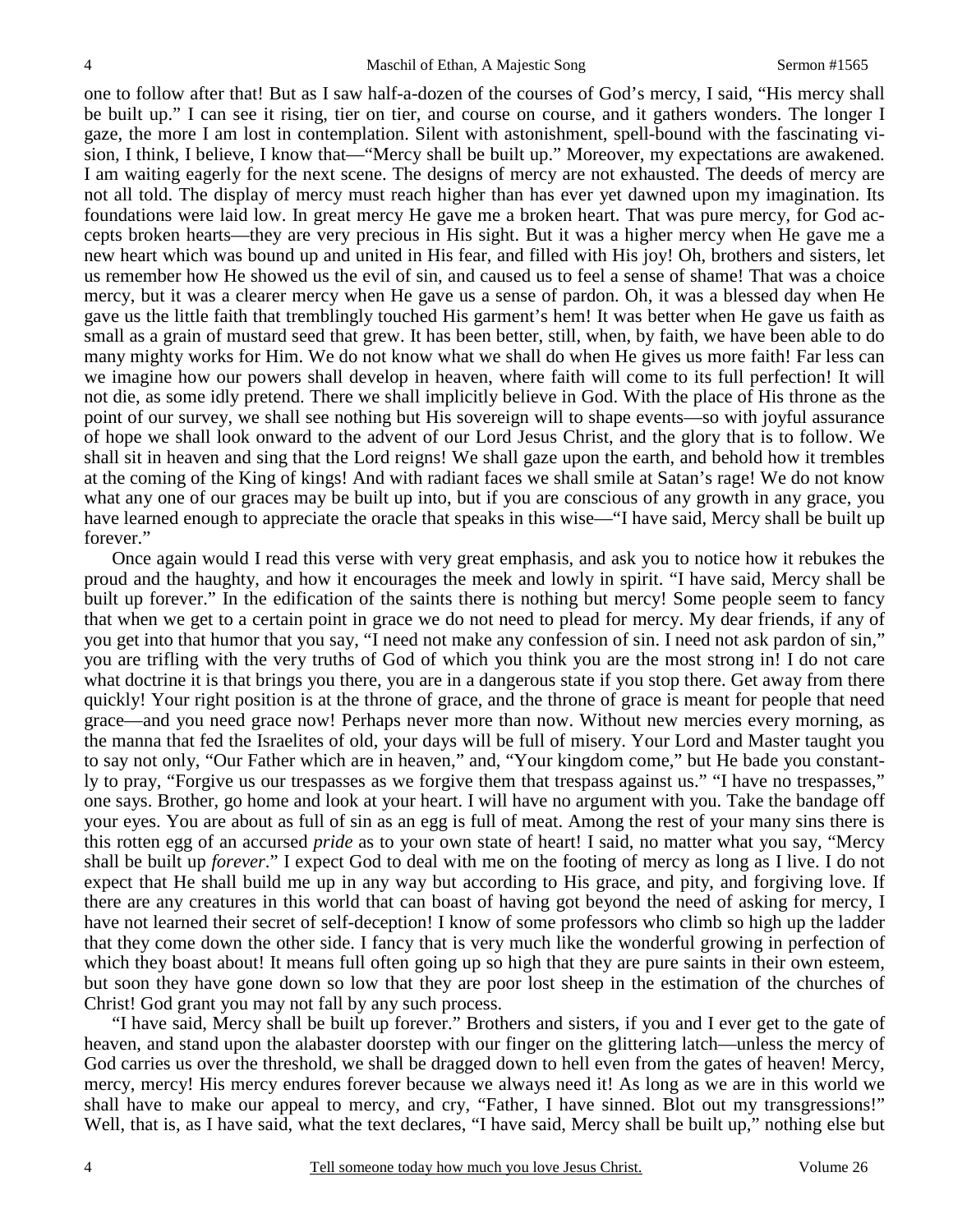mercy. There will not come a point when the angelic masons shall stop and say, "Now then, the next course is to be *merit*. So far it has been mercy—but now the next course is to be perfection in the flesh that course has no need of mercy." No, no! Mercy, mercy, mercy till the very top stone shall be brought forth with shouts of, "grace, grace unto it." "Mercy shall be built up."

 Yet glance your eyes onward. "I said, mercy shall be built up forever." *Forever*? Well, I have been peering back into the past, and I discover that nothing else but mercy can account for my being or my well-being. By the grace of God I am what I am. The Psalm of my life, though filled with varied stanzas, has but one chorus—His mercy endures forever. Will you look back, beloved, on all the building of your life and character? Any of it that has been real building—gold, and silver, and precious stones—has all been *mercy*, and so the building will go on! The operation is proceeding slowly but surely. What? Though at this present hour you may be in grievous trouble, mercy is being built up for you. "Oh, no," you say, "I am tottering, and my days are declining, and I feel I shall be utterly cast down." Yes, you may be very conscious of your weakness and infirmity, but the mercy of the Lord is steadfast—its foundation abides firm—not a single stone can be moved from its setting! The work is going on, storm or tempest notwithstanding. There is nothing precarious about the fact that mercy shall be built up forever. Let not the murky atmosphere that surrounds you blind your eyes—the eyes of your understanding—to this glorious word, "forever." Rather say, "If I am well set in this fabric of Mercy, my castings down are often the way in which God builds up His mercy. I shall be built up forever! And oh, if it goes on being built up forever—I am ravished with the thought, though I cannot give expression to it—what will it grow to? What will it grow to?" If it is going to be built up in the case of any one of you, say 70 years, oh it will be a grand pinnacle, an everlasting monument to the Eternal Builder's praise! But you see it will go on—it will be built up *forever*. What? *Never* cease? No, never! But shall it never come to a pause? No, mercy shall be built up *forever—*it shall go on towering upward. Do you imagine that it will go at a slower rate, by-and-by? That is not likely. It is not God's way. He generally quickens His speed as He ripens His purposes! So I suspect that He will go on building up His mercy, tier on tier, height on height, *forever*! Says one, "Will its colossal altitude pierce the clouds, and rise above the clear azure of the sky?" It will. Read the text—"Your faithfulness shall You establish in the very heavens"—not in the heavens, only, but in the, "very heavens"—the heaven of heavens! He will build up to that height! He will go on building you up, dear brother, dear sister, till He gets you to heaven. He will build you up till He makes a heavenly man or woman of you, till where Christ is, you shall be—and *what* Christ is, as far as He is man—you shall be! And with God, Himself, you shall be allied—a child of God, an heir of heaven, a joint-heir with Jesus Christ.

 I wish I had an imagination, I say again, bold and clear, uncramped by all ideas of the masonry of men, free to expand, and still to cry, "Excelsior." Palaces, I think, are paltry, and castles and cathedrals are only grand in comparison with the little cots that nestle on the plain. Even mountains, high as the Himalayan range or broad as the Andes, though their peaks are so lofty to our reckoning, are mere specks on the surface of the great globe, itself, and our earth is small among the celestial orbs, a little sister of the larger planets. Figures quite fail me—my description must take another turn. I try and try again to realize the gradual rising of this temple of mercy which shall be built up forever. Within the bounds of my feeble vision, I can discern that it has risen above death, above sin, above fear, above all danger! It has risen above the terrors of the judgment day! It has outsoared the "wreck of matter, and the crash of worlds." It towers above all our thoughts. Our bliss ascends above an angel's enjoyments, and he has pleasures that were never checked by a pang, but he does not know the ineffable delight of free grace and dying love! It has ascended above all that I dare to speak of, for even the little I know has about it something that it were not lawful for a man to utter! It is built up into the *very arms of Christ* where His saints shall lie imparadised forever, equal with Himself upon His throne! "I said, Mercy shall be built up forever." The building-up will go on throughout eternity.

 Yes, and what is once built up will never fall down, neither in whole nor in part. *There* is the mercy of it! God is such a Builder that He finishes what He begins, and what He accomplishes is *forever*. "The gifts and calling of God are without repentance." He does not do and undo, or build for His people after a covenant fashion, and then cast down, again, because the counsel of His heart has changed. So let us sing, and praise, and bless the name of the Lord! I do hope that, from what little our experience has taught us al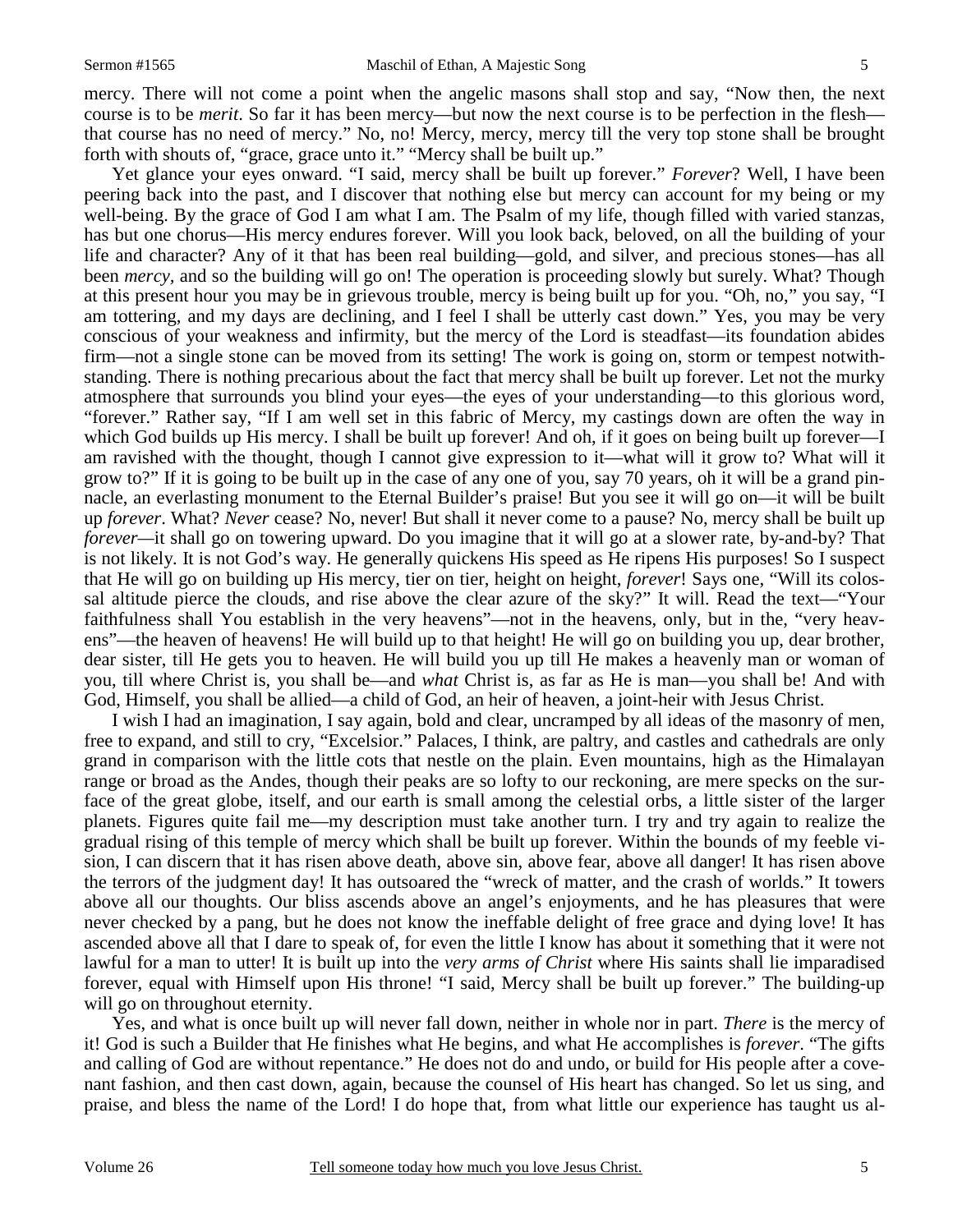ready, we are prepared to cry, like the psalmist, "I have said, Mercy shall be built up forever: Your faithfulness shall You establish in the very heavens."

**II.** Well, now, we come back to the first verse. There are first that shall be last, and last that shall be first, so is it with our text. We have looked at the Eternal Builder, let us now listen to AN EVERLASTING SINGER. "I will sing of the mercies of the Lord forever: with my mouth will I make known Your faithfulness to all generations."

 Here is a good and godly resolution—"I will sing." The singing of the *heart* is intended, and the singing of the voice is expressed, for he mentions his mouth. And equally true is it that the singing of his pen is implied, since the Psalms that he wrote were for others to sing in generations that should follow.

 He says, "I will sing." I do not know what else he could do. There is God building in mercy. We cannot assist Him in that! We have no mercy to contribute, and what is built is to be *all* of mercy. We cannot impart anything to the great temple which He is building. But we can sit down and sing. It seems delightful that there should be no sound of hammer or noise of axe—that there should be no other sound than the voice of song as when they fabled of the ancient player upon the instruments that he built temples by the force of song! So shall God build up His church, and so shall He build us as living stones into the sacred structure, and so shall we sit and muse on His mercy till the music breaks from our tongue, and we rise to our feet, and stand and sing about it! I will sing of the mercy while the mercy is being built up. "I will sing of the mercies of the Lord."

 But will he not soon sink these sweet notes and relapse into silence? No. He says, "I will sing of the mercies of the Lord *forever*." Will he not grow weary, and wish for some other occupation? No, for true praise is a thirsty thing, and when it drinks from a golden chalice it soon empties it, and yearns for deeper draughts with strong desire. It could drink up Jordan at a draught! This singing praise to God is a spiritual *passion*. The saved soul delights itself in the Lord, and sings on and on and on unwearily. "I will sing forever," he says. Not, "I will get others to perform, and then I will retire from the service," but rather, "I will, myself, sing. My own tongue shall take the solo, whoever may refuse to join in the chorus. I will sing, and with my mouth will I make known Your faithfulness." Oh, that is blessed—that singing personally and individually! It is a blessed thing to be one of a choir in the praise of God, and we like to have others with us in this happy employment. Still, for all that, the 103<sup>rd</sup> Psalm is a most beautiful solo. It begins, "Bless the Lord, O my soul," and it finishes up with, "Bless the Lord, O my soul." There must be personal, singular praise, for we have received personal and singular mercies! I will sing, I will sing, I will sing of the mercies of the Lord forever!

 Now note his subject. "I will sing of the mercies of the Lord." What, not of anything else? Are the mercies of the Lord his exclusive theme? "Arma virumque cano"— "Arms and the man, I sing," says the Latin poet. "Mercies and my God, I sing," says the Hebrew Seer. "I will sing of mercies," says the devout Christian. This is the fountain of mercy where, if a man drinks, he will sing far better than he that drinks of the Castalian fountain, and on Parnassus begins to tune His harp—

### *"Praise the mount, oh, fix me on it, Mount of God's unchanging love."*

Here we are taught a melodious sonnet, "sung by flaming tongues above." "I will sing of mercies, I will sing of mercies forever," he says, and I suppose the reason is because God's mercies would be built up forever. The morning stars sang together when God's work of creation was completed. Suppose God created a world every day? Surely the morning stars would sing every day. Ah, but God gives us a world of mercies every day, and therefore let us sing of His mercies forever! Any one day that you live, my brothers and sisters, there is enough mercy packed away into it to make you sing not only through that day but through the rest of your life! I have thought, sometimes, when I have received great mercies of God, that I almost wanted to pull up, and to "rest and be thankful," and say to Him, "My blessed Lord, do not send me any more for a little while. I really must take stock of these. Come, my good secretaries, take down notes and keep a register of all His mercies." Let us gratefully respond for the manifold gifts we have received, and send back our heartiest praise to God who is the giver of every good thing. But, dear me! Before I could put the basketfuls away on the shelf, there came wagons loaded with more mercy! What was one to do, then, but to sit on the top of the pile, and sing for joy of heart? Then let us lift each parcel, and look at each label, and lay them up in the house, and say, "Is it not full of mercy? As for me, I will go and sit, like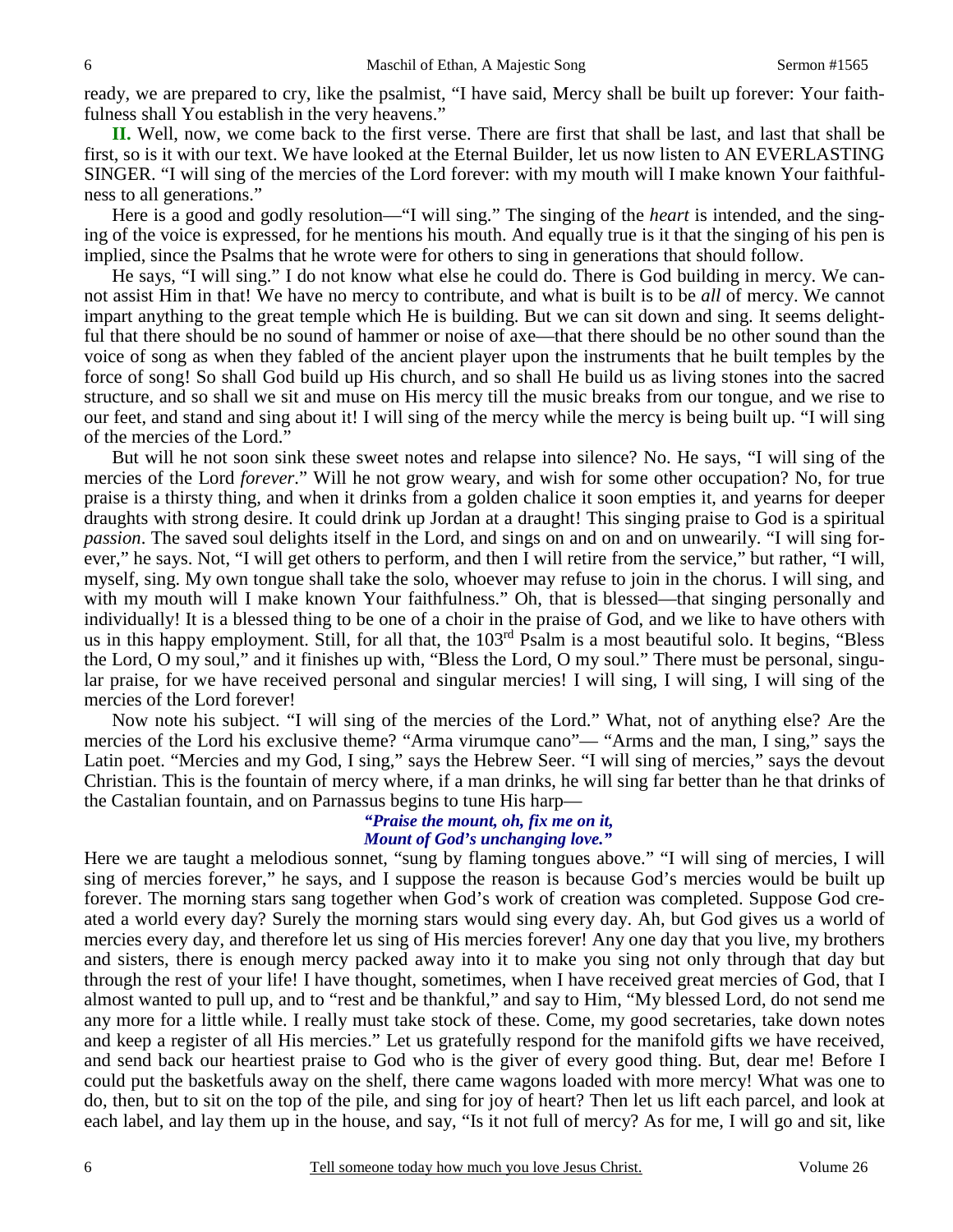David, before the Lord, and say, 'Who am I, O Lord God? And what is *my* house, that You have brought me up to now? And is this the manner of man, O Lord God?'" I will sing of the mercies of the Lord forever because I shall never have finished with them! It is true, as Addison puts it*—* 

#### *"Eternity is too short To utter all Your praise."*

You will never accomplish the simple task of acknowledgments because there will be constantly more mercies coming! You will always be in arrears! In heaven itself you will never have praised God sufficiently. You will need to begin heaven over, again, and have another eternity, if such a thing could be, to praise Him for the fresh benefits that He bestows. "For I have said, Mercy shall be built up forever: therefore will I sing of the mercies of the Lord forever."

What a spectacle it will be as you sit in heaven and watch God building up His mercies forever, or, if it may be, to wander over all the worlds that God has made, for I suppose we may do that, and yet still have heaven for our home. Heaven is everywhere to the heart that lives in God. What a wonderful sight it will be to see God going on building up His mercy. Ah, we have not acquired an idea of the grandeur of the plan of mercy. No thought can conceive, no words can paint the grandeur of His justice. Ah, my dear brothers and sisters, although there have been expressions and metaphors used about the wrath to come which cannot be found in Scripture, and are not to be justified, yet I am persuaded that there is no exaggeration possible of the inviolability of God's law, of the truthfulness of His threats, of the terror of His indignation, or of the holiness of Jehovah—a holiness that shall constrain universal homage, but you must always take care that you balance all your thoughts. In the retributions of His wrath, there shall be a revelation of His righteousness, for no sentence of His majesty will ever cast a shadow over His mercy, and every enemy will be speechless before the equity of His award! They that hate Him shall hide their faces from Him—in burning shame they shall depart to perpetual banishment from His presence. Their condemnation will not dim the purity of His attributes. The glory of the redeemed will also reveal the righteousness of Jehovah, and His saints will be perfectly satisfied when they are conformed to His likeness. On the summit of the eternal hill you shall sit down and survey that mercy-city, now in course of construction, built up! It lies four square. Its height is the same as its breadth, ever towering, ever widening, ever coming to that divine completion which, nevertheless, it has, in another sense, already attained. We know that God in His mercy shall be all in all. "I will sing of the mercy of the Lord forever," for I shall see His mercy built up forever.

 This singing of Ethan was intended to be instructive. How large a class did he want to teach? He intended to make known God's mercy to all generations. Dear, dear—if a man teaches one generation, is not that enough? Modern thought does not adventure beyond the tithe of a century, and it gets tame and tasteless before half that tiny span of sensationalism has given it time to evaporate. But the echoes of the truths of God are not so transient—they endure, and by means of the printing press, we can teach generation after generation, leaving books behind us as this good man has bequeathed this Psalm—which is teaching us, tonight, perhaps, more largely than it taught any generation nearer to him. Will you transmit blessed testimonies to your children's children? It should be your desire to do something in the present life that will live after you are gone. It is one proof to us of our immortality that we instinctively long for a sort of immortality here. Let us strive to get it, not by carving our names on some stone, or writing our epitaphs upon a pillar as Absalom did when he had nothing else by which to commemorate himself, but get to work to do something which shall be a testimony to the mercy of God so that others shall see when we are gone. Ethan said, "God's mercy shall be built up forever," and he is teaching us still that blessed fact. Suppose you cannot write, and your influence is very narrow, yet you shall go on singing of God's praise forever, and you shall go on teaching generations yet to come. You Sunday school teachers, you shall be Sunday school teachers forever. "Oh," you say, "no, I cannot expect that." Well, but you shall. You know it will always be Sunday when you get to heaven. There will never be any other day, there—one everlasting Sabbath—and through you, and by you, shall be made known to angels, and principalities, and powers the manifold wisdom of God! I teach some of you now, and I often think you could better teach me, some of you old experienced saints. You will teach me, by-and-by. When we are in glory, we shall, all of us, be able to tell one another something of God's mercy. Your view of it, you know, differs from mine, and mine from my brother's. You, my dear friend, see mercy from one point, and your wife, even though she is